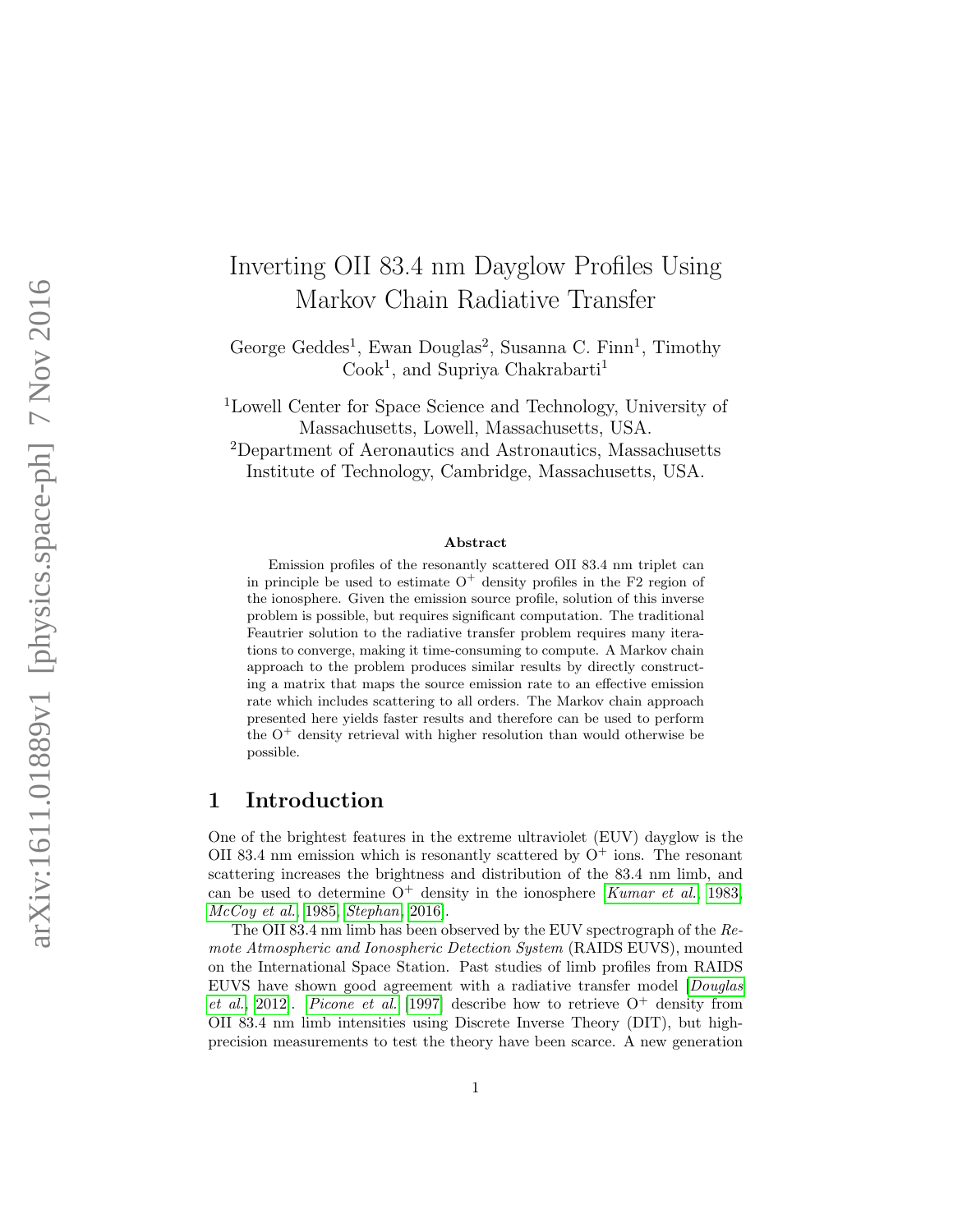of ultraviolet airglow instruments are beginning operation in the next year. New missions such as the Limb-Imaging Ionospheric and Thermospheric EUV Spectrograph (LITES) [[Stephan et al.](#page-13-0), [2014\]](#page-13-0) and the Ionospheric Connection Explorer (ICON) [[Rider et al.](#page-12-4), [2015\]](#page-12-4) will measure OII 83.4 nm dayglow with unprecedented precision. The ability to efficiently solve the inverse problem of  $O^+$  density retrieval is advantageous to make full use of these data. A realtime retrieval of ionospheric parameters from space-based airglow observations could constrain assimilative ionosphere models in regions where ground-based measurements are not possible, for instance. Solving the inverse problem entails solving the OII 83.4 nm radiative transport problem for the OII 83.4 nm emission ("the forward model") many times. The forward model used in the inversion procedure is critical to the physical validity of the result and the efficiency of the computation. The radiative transport for this application is typically calculated using an iterative method such as the Feautrier approx-imation [[Feautrier](#page-11-1), [1964\]](#page-11-1). However, the radiative transport problem can be formulated as a random walk which can be solved using a Markov chain with no iteration required [[Esposito and House](#page-11-2), [1978\]](#page-11-2). In this paper we will develop a Markov chain model for OII 83.4 nm resonant scattering, building on a model presented by [Vickers](#page-13-1) [\[1996\]](#page-13-1), compare it to an iterative method, and present an example of an  $O^+$  density retrieval. In section [2](#page-1-0) we describe the Markov chain scattering model. In section [2.4](#page-5-0) we compare an implementation of the Markov chain model to results from AURIC [[Strickland et al.](#page-13-2), [1999\]](#page-13-2). In section [3](#page-5-1) we apply a Bayesian estimation technique to retrieve an  $O^+$  density profile from RAIDS EUVS OII 83.4 nm limb observations.

## <span id="page-1-0"></span>2 Forward Model

The radiative transport equation can be expressed as an integral equation which is often difficult to solve numerically. A common approach to its solution originates from [Feautrier](#page-11-1) [\[1964\]](#page-11-1) and is centered around a change of variables based on the two-stream approximation.

Photons in the OII 83.4 nm triplet may be resonantly scattered by ground state  $O^+$  ions as they travel through the ionosphere. The path taken by a photon in a scattering medium is a random walk and a Markov chain is a matrix containing the probabilities for each possible step [[Esposito and House](#page-11-2), [1978\]](#page-11-2). A photon's state is described by its direction of travel  $(\hat{n})$ , its frequency  $(\nu)$ , and the location of the photon  $(r)$ . We will ignore polarization effects. A step in the Markov chain is a transition from one state  $(\mathbf{r}, \hat{n}, \nu)$  to another  $(\mathbf{r}', \hat{n}', \nu')$ , illustrated in Figure [1.](#page-13-3) Given a photon in one state, it will make a transition to another state with some probability,  $P$  (Equation 1).  $P$  is the product of  $P_T$ , the transmission probability from **r** to **r'** and  $P_S$ , the probability to scatter at the end of the transmission path. The probabilities corresponding to each possible step from one state to another are the elements of the Markov chain matrix.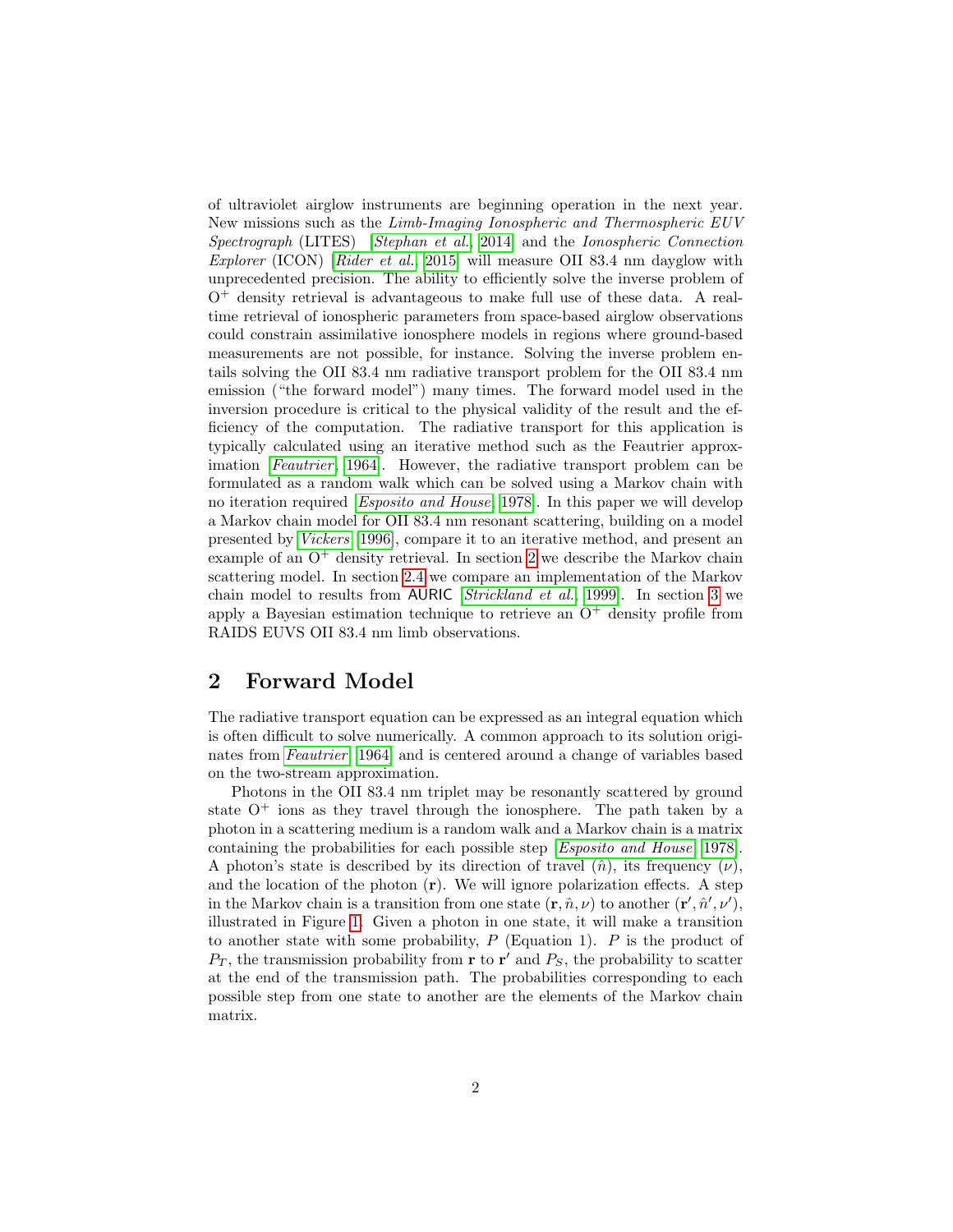$$
P(\mathbf{r}', \hat{n}', \nu' | \mathbf{r}, \hat{n}, \nu) = P_T(\mathbf{r}' | \mathbf{r}, \hat{n}, \nu) P_S(\hat{n}', \nu' | \mathbf{r}', \hat{n}, \nu).
$$
(1)

The photon originating from  $\bf{r}$  will be absorbed or scattered at  $\bf{r}'$  with probability

$$
P_T = e^{-\tau(\mathbf{r}, \mathbf{r}', \nu)},\tag{2}
$$

where  $\tau(\mathbf{r}, \mathbf{r}', \nu)$  is the optical depth along the path (Equation [3\)](#page-2-0),  $\hat{n}$  is a unit vector along the path (Equation [4\)](#page-2-1), and where  $\kappa(\mathbf{r}, \nu)$  is the extinction coefficient (Equation [5\)](#page-2-2),

<span id="page-2-0"></span>
$$
\tau(\mathbf{r}, \mathbf{r}', \nu) = \int_0^{|\mathbf{r}' - \mathbf{r}|} \kappa(\mathbf{r} + \hat{n}s, \nu) ds \tag{3}
$$

<span id="page-2-1"></span>
$$
\hat{n} = \frac{\mathbf{r}' - \mathbf{r}}{|\mathbf{r}' - \mathbf{r}|} \tag{4}
$$

<span id="page-2-2"></span>
$$
\kappa(\mathbf{r}, \nu) = \sum_{\text{species}X} [X](z)\sigma_X(\nu) \tag{5}
$$

The probability that the event that occurs at  $\mathbf{r}'$  is scattering rather than absorption is the albedo,  $\varpi(\mathbf{r}', \nu) = \frac{\kappa_s(\mathbf{r}', \nu)}{\kappa_s(\mathbf{r}', \nu) + \kappa(s)}$  $\frac{\kappa_s(\mathbf{r},\nu)}{\kappa_s(\mathbf{r}',\nu)+\kappa(\mathbf{r}',\nu)}$ . The scattering probability  $P_s$ is the product of the albedo and some redistribution function,  $R(\hat{n}, \hat{n}', \nu, \nu', \mathbf{r}')$ . In general, the redistribution function can couple almost all of the variables together, making the integration difficult. In the following sections, we will simplify the redistribution function by introducing the assumptions of complete frequency redistribution and a plane-parallel, azimuthally symmetric geometry.

#### 2.1 Complete Frequency Redistribution

Line center optical depths for the OII 83.4 nm emission in the terrestrial ionosphere are typically of order 1-10. This is thick enough for scattering to change the emission intensity but small enough to assume the scattering is incoherent. In this case we make the approximation of complete frequency redistribution,

$$
R = p(\hat{n}, \hat{n}') \frac{\phi(a, \nu)}{\sqrt{\pi} \Delta \nu_D} \frac{\phi(a, \nu')}{\sqrt{\pi} \Delta \nu'_D},
$$
\n(6)

where p can be chosen as either the Rayleigh phase function or  $\frac{1}{4\pi}$  for isotropic scattering,  $\Delta \nu_D = \sqrt{\frac{8kT \ln 2}{m_C c^2}} \nu_0$  is the Doppler width, and  $\phi$  is the Voigt lineshape function  $[Meier, 1991]$  $[Meier, 1991]$  $[Meier, 1991]$  $[Meier, 1991]$ .

The lineshape of the scattering cross section describes how photons which are slightly off of the line center due to Doppler shift will interact with the scattering medium. The Voigt function is the convolution of the natural lineshape and a Doppler-broadened Gaussian lineshape. The unnormalized Voigt function is,

$$
\phi(a,x) = \frac{a}{\pi} \int_{-\infty}^{\infty} \frac{\exp(-y^2)}{(x-y)^2 + a^2} dy,
$$
\n(7)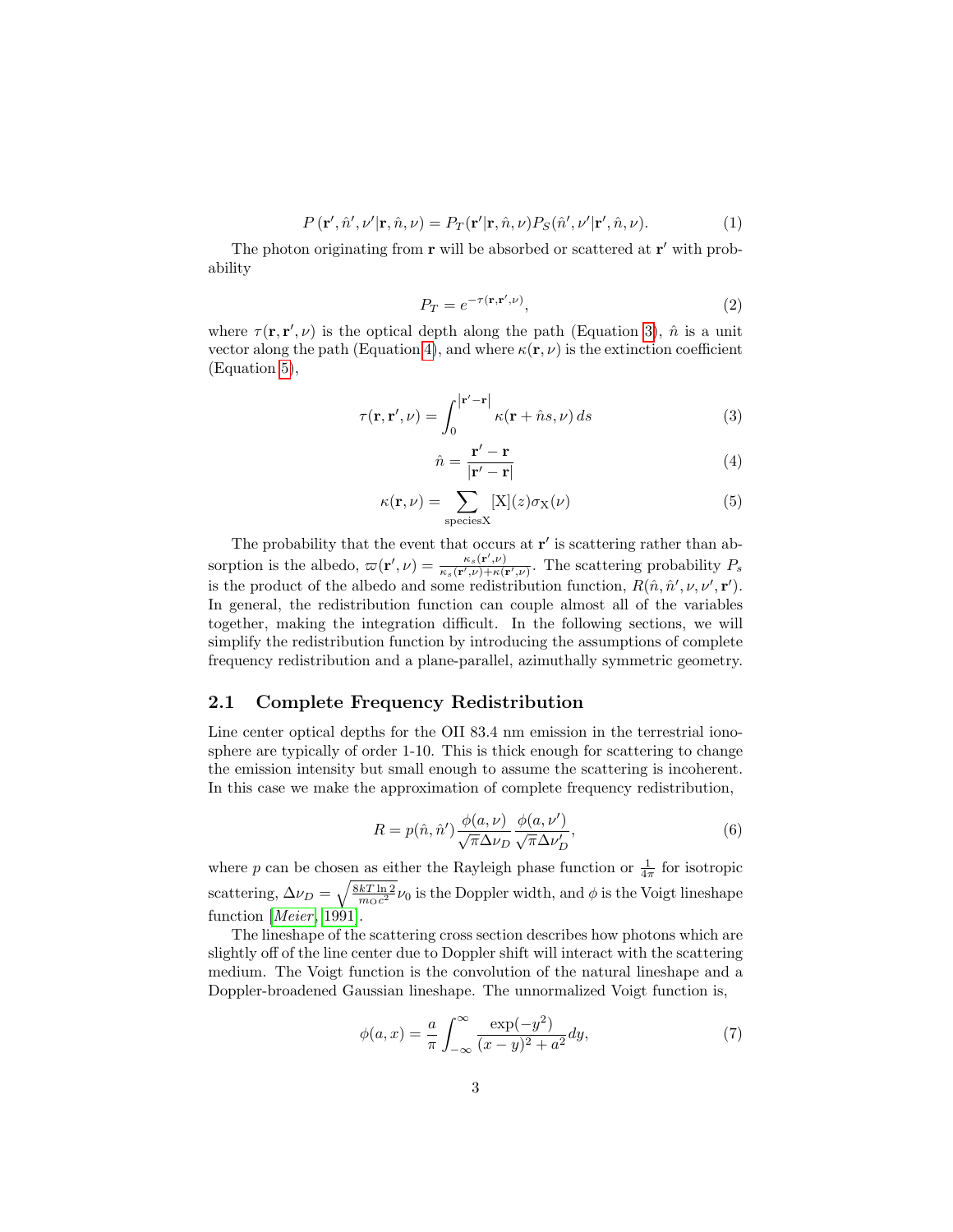where  $a = \frac{A}{4\pi\Delta\nu_D}$  is the Voigt parameter, A is the reciprocal of the natural lifetime and  $x = \frac{\nu - \nu_0}{\Delta \nu_D}$  is a frequency parameter.

## 2.2 Geometry

In order to cast the problem into a matrix form, we must divide the continuous space of photon states into discrete bins. For the spatial variables  $\mathbf{r}, \mathbf{r}'$ , we chose an azimuthally symmetric, plane-parallel geometry. This choice simplifies the numerical implementation of the problem by allowing us to substitute the altitude variable z for the optical depth from infinity,

$$
\tau(z,\nu) = \int_z^{\infty} n(z)\sigma(T)\phi(a,\nu)dz + \sum_{\mathbf{x}} \int_z^{\infty} \kappa_{\mathbf{x}}(z)dz,\tag{8}
$$

where T is the temperature at altitude z and  $\kappa_{\rm x}$  is the extinction cross section for neutral species x.

We replace the continuous variable  $\tau$  with a discrete set of values  $\{\tau_1, \tau_2...\tau_n\}$ , with  $\tau_{i+1} > \tau_i$  and  $\tau_0 = 0$ , as shown in Figure [2.](#page-14-0)

We will also consider a discrete set of zenith angles  $\{\mu_1, \mu_2...\mu_m\}$  at which photons can travel. We employ Legendre-Gauss quadrature to replace the integral over angle with a weighted sum,

$$
\int_{-1}^{+1} f(\mu) d\mu \approx \sum_{i=1}^{m} w_i f(\mu_i).
$$
 (9)

,

With the assumptions made thus far, the mean probability of a single scattering event is,

<span id="page-3-0"></span>
$$
P_{ij} = \frac{\int_{\tau_i}^{\tau_i+1} d\tau \int_{\tau_j}^{\tau_{j+1}} d\tau' w w' e^{(\tau-\tau_i)/\mu} e^{(\tau_i-\tau_{j+1})/\mu} e^{(\tau_{j+1}-\tau')/\mu} \varpi(\tau',\nu) R(\mu,\mu',\nu,\nu',\tau)}{\int d\tau \int d\tau'} \tag{10}
$$

where  $\varpi = \frac{[O^+]}{\nabla}$  $\sum$  $]\sigma_{\rm O^+}$  $\frac{10}{\alpha}$  is the single-scattering albedo. In order to integrate equation [\(10\)](#page-3-0), we will assume that the temperature is nearly constant within each optical depth bin. We will also assume  $\varpi(\tau)$  is constant across each bin. This will allow us to obtain an analytical expression for the average probability contained in a bin. In practice, simply taking the albedo value from the top or bottom of the bin has little effect on model output.

To evaluate [\(10\)](#page-3-0) under these assumptions we use the integral,

$$
\int_0^{\Delta \tau} e^{\tau} d\tau = (e^{\Delta \tau} - 1). \tag{11}
$$

The step probability averaged over a set of optical depth bins becomes,

<span id="page-3-1"></span>
$$
P_{ij} = \frac{ww'}{4} \varpi_j R \frac{\mu^2}{\Delta \tau_i \Delta \tau_j} (e^{-\Delta \tau_i/\mu} - 1)(1 - e^{-\Delta \tau_j/\mu}) e^{-(\tau_j - \tau_i)/\mu}, \qquad (12)
$$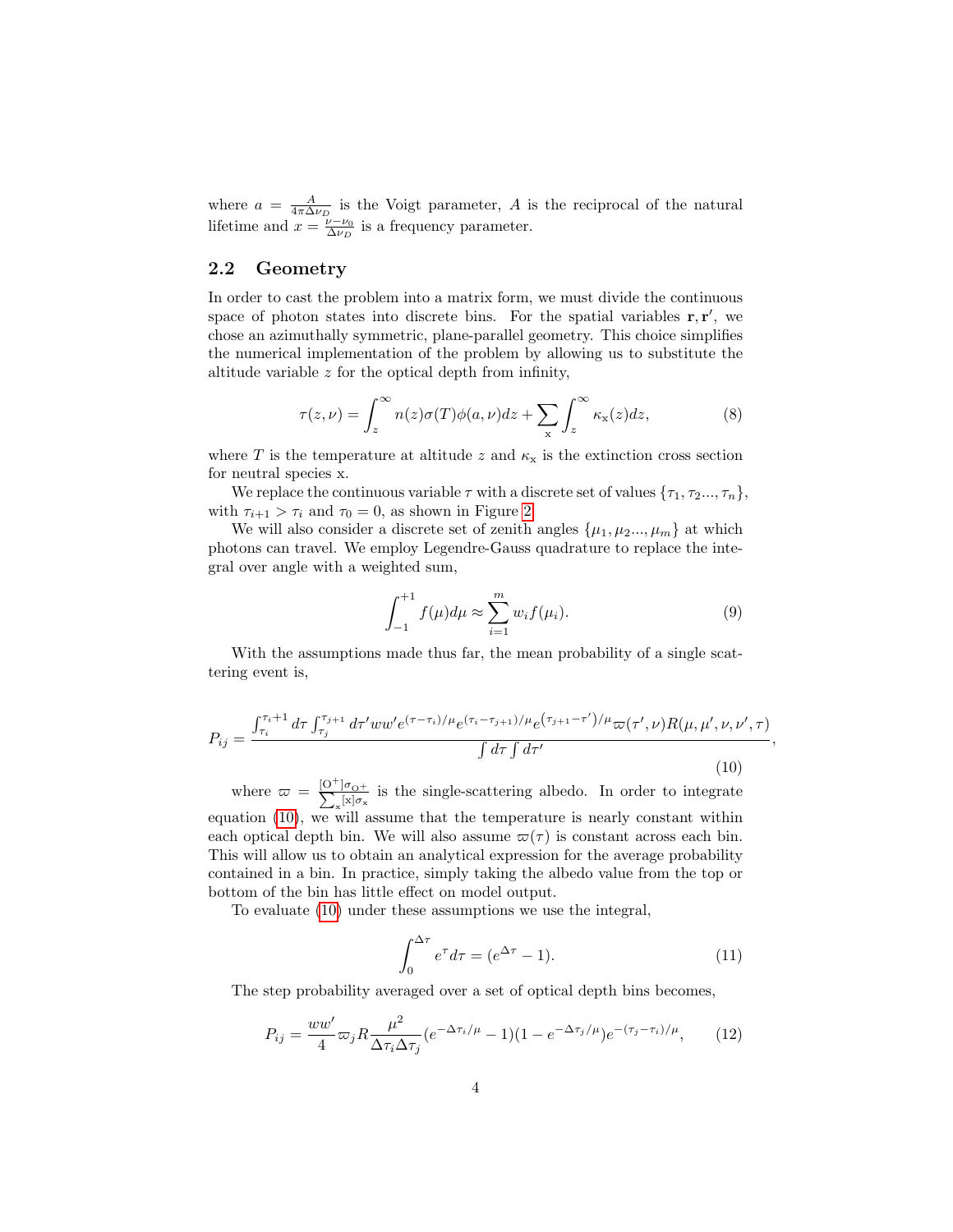where  $\Delta \tau_i = \tau_{i+1} - \tau_i$ ,  $\varpi_j = \varpi(\tau_j)$ ,  $R = R(\mu, \mu', \nu, \nu', \tau)$ , and w is the Gauss-Legendre weight corresponding to the angle  $\mu$ .

## 2.3 Markov Chain Formalism

Now we may construct the single scattering matrix, Q. We integrate the Equation [\(12\)](#page-3-1) over the frequency and angle variables to obtain the probability for a photon emitted at optical depth  $\tau_i$  to be scattered at  $\tau_j$ ,

$$
Q_{ij} = \sum_{a,b} \frac{w_a}{2} \frac{w_b}{2} \int_{-\infty}^{\infty} d\nu \int_{-\infty}^{\infty} d\nu' P_{ij}(\mu_a, \mu_b, \nu, \nu') \tag{13}
$$

The multiply scattered profile consists of photons scattered zero, one, two, three times, and so on in a geometric progression  $G = 1 + Q + Q^2 + \cdots$  $(1-Q)^{-1}$ . The final multiply-scattered profile,  $P_f$ , is simply the product of the initial source distribution and the multiple-scattering matrix,

$$
P_f = P_0 (1 - Q)^{-1}.
$$
\n(14)

The observed intensity profile can be obtained from the multiply scattered profile via another matrix,  $V$ , which integrates the profile along sight lines. The intensity of the limb predicted by the model can be written,

$$
\hat{y} = VP_f. \tag{15}
$$

This can be rearranged to reveal that  $\hat{y}$  is the solution to a linear system of equations which is easier to compute than a matrix inversion:

$$
\hat{y}(1-Q) = VP_0. \tag{16}
$$

This can be quite fast to calculate as long as the spatial bins are small enough that the errors incurred by averaging over the bin are not significant.

The plane-parallel assumption greatly simplifies the Feautrier solution. It is possible to extend this solution to non-plane-parallel atmospheres, but at a high computational cost [[Anderson and Hord](#page-11-3), [1977\]](#page-11-3). In multiple dimensions, optical depth no longer increases monotonically with physical location, and therefore cannot be substituted for the location variables directly.

The Markov chain method described in this paper can accommodate multidimensional atmospheres. The formula for the matrix elements does not assume a particular spatial relationship between them. The single scattering matrix can be calculated on any finite set of grid points. The main change to the formula would be that the optical depth must be computed between cells as  $\tau_{ij}$  and not simply the difference of tabulated depths from the top of the atmosphere,  $\tau_j - \tau_i$ .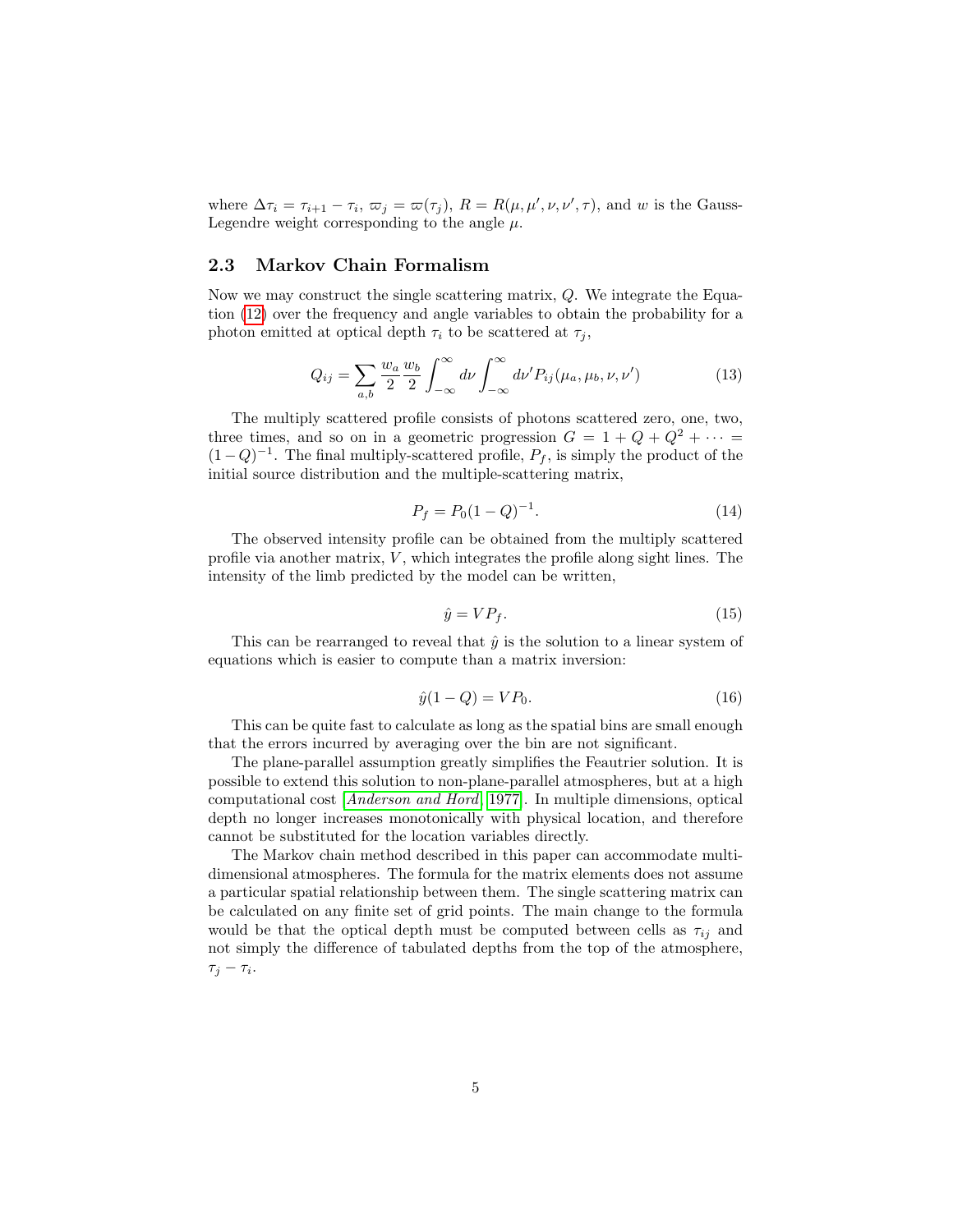## <span id="page-5-0"></span>2.4 Validation

To validate our Markov chain radiative transfer approach model described above, we compare the results to a iterative Feautrier solution. The radiative transfer equation with resonant scattering and frequency redistribution can be written,

<span id="page-5-2"></span>
$$
\mu \frac{dI}{d\tau}(\tau, \mu, \nu) = I(\tau, \mu, \nu) - S(\tau, \mu, \nu) - \int d\mu' d\nu' I(\tau, \mu', \nu') \varpi(\tau, \nu') R(\mu, \mu', \nu, \nu', \tau),
$$
\n(17)

where  $S(\tau, \mu, \nu)$  is the intensity of the initial photoemission and the integral expression represents the scattered component of the source function. The two terms can be combined into an effective source function which depends on the intensity,

$$
S(I, \tau, \mu, \nu) = S(\tau, \mu, \nu) + \int d\mu' d\nu' I(\tau, \mu', \nu') \varpi(\tau, \nu') R(\mu, \mu', \nu, \nu', \tau). \tag{18}
$$

Next, we define a new set of variables,

$$
h(\tau, \mu, \nu) = \frac{1}{2} \left[ I(\tau, \mu, \nu) - I(\tau, -\mu, \nu) \right],
$$
\n(19)

$$
j(\tau, \mu, \nu) = \frac{1}{2} [I(\tau, \mu, \nu) + I(\tau, -\mu, \nu)].
$$
 (20)

We can manipulate Equation [17](#page-5-2) using these variables to obtain,

<span id="page-5-3"></span>
$$
\mu^2 \frac{d^2 j}{d\tau^2}(\tau, \mu, \nu) = j(\tau, \mu, \nu) - \mathcal{S}(I, \tau, \mu, \nu).
$$
 (21)

Equation [21](#page-5-3) can be solved for  $j$  using a finite difference method, then we can compute  $I$  and use it to estimate  $S$ . Repeating this process will eventually converge to a solution.

Figure [3](#page-15-0) shows agreement at the 10% level between the two models below 500 km. Above 500 km there is an excess of scattered light which grows to almost a factor of 2 difference from the Feautrier model at 1000 km. However, this is unlikely to impact the retrieval for an instrument such as LITES, which will fly at 400 km and will not observe high altitudes. Instruments that observe at higher altitudes should be able to distinguish between the two model predictions.

## <span id="page-5-1"></span>3 Inverse Model

In order to minimize overfitting, we chose a simple constant scale height Chapman $-\alpha$ function to model the  $O^+$  density profile,

$$
n(z|N_m, h_m, H) = N_m \sqrt{\exp\left[1 - \frac{z - h_m}{H} - \exp\left(-\frac{z - h_m}{H}\right)\right]},
$$
 (22)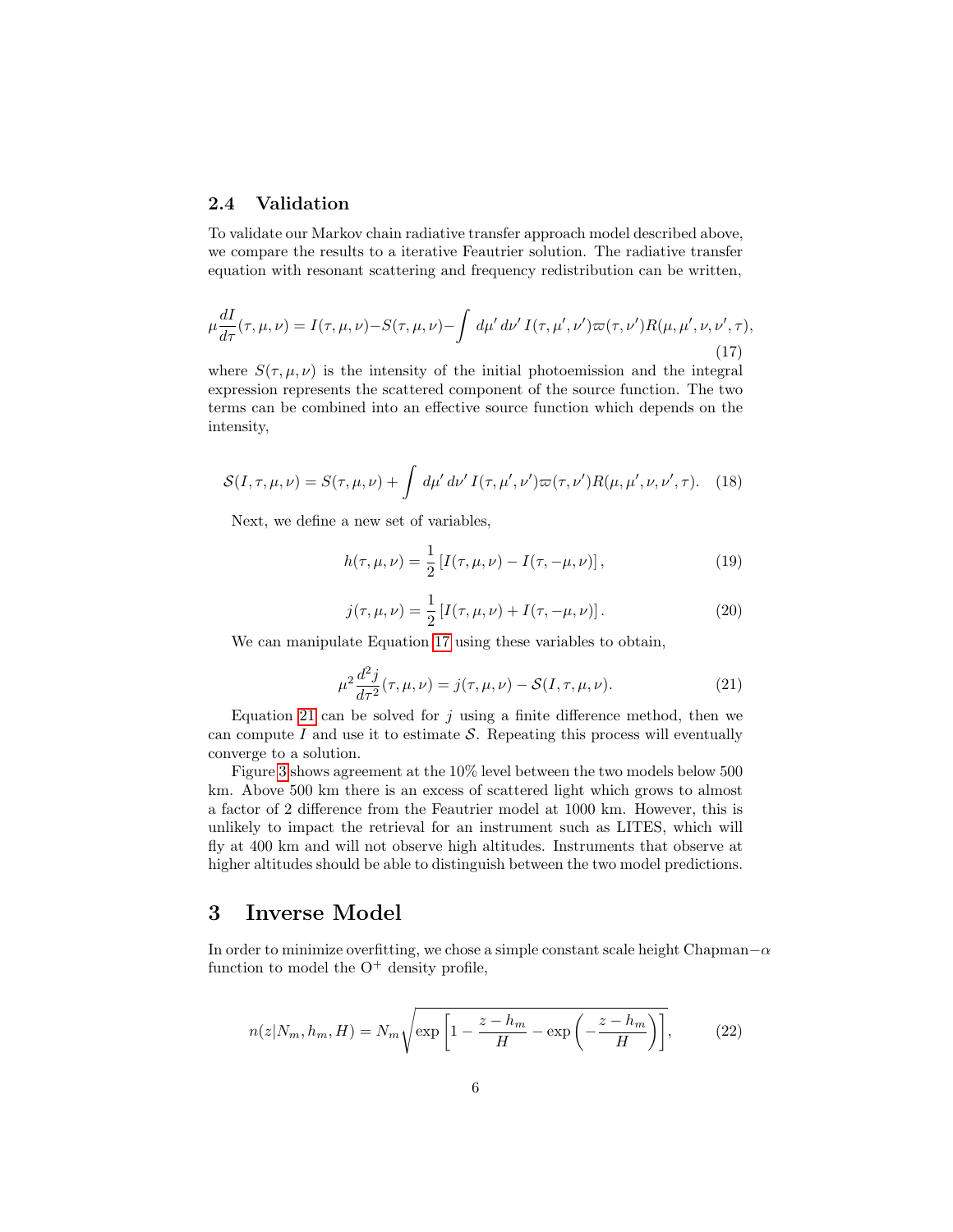where  $N_m$  is the density at the peak of the ionosphere,  $h_m$  is the height of the peak of the ionosphere, and  $H$  is the scale height. This is a useful starting point, as it has been shown that this simple model of the ionosphere sufficiently approximates the height of the F2 peak for OII 83.4 nm modeling [[Douglas](#page-11-0) [et al.](#page-11-0), [2012\]](#page-11-0). Models with additional parameters can yield good retrieval results as long as the parameters are nondegenerate, and additional parameterizations will be the topic of future work.

In order to use the Markov chain forward model of section [2](#page-1-0) we must supply an initial source of 83.4 nm photons. The primary source of these is from excited  $O<sup>+</sup>$  ions decaying to the ground state. Ions are excited into this state by solar photoionization, secondary electron impact ionization, and dissociative ionization of  $O_2$ . There is also a negligible contribution from scattered solar pho-tons [[Meier](#page-12-5), [1991\]](#page-12-5). The combined contribution of scattered solar flux, secondary electrons, and dissociative ionization is less than 10 percent of the total emission source, so we will consider only the  $O^+(^4S) \leftarrow O^+(^4P)$  photoemission rate in our initial source contribution [[Vickers](#page-13-1), [1996\]](#page-13-1). We compute the photoemission rate using the Atmospheric Ultraviolet Irradiance Code (AURIC) [[Strickland et al.](#page-13-2), [1999\]](#page-13-2) to simulate a scattered limb intensity profile using the forward model described in section [2.](#page-1-0) AURIC employs NRLMSISE-90 and a modified version of the Hinteregger solar flux model to compute the initial photoproduction rate of OII 83.4 nm and other airglow features. [Emmert et al.](#page-11-4) [\[2010\]](#page-11-4) found that density of O during the 2007-2009 solar minimum was as much as 12% below values predicted by MSIS, while other species were as much as 3% below expected values. Errors in the modeled neutral atmosphere will of course affect the initial photoproduction rate as well. We denote the simulated limb intensity profile corresponding to the chapman parameters  $\{N_m, h_m, H\}$  as  $\hat{y}(\theta|N_m, H, h_m)$ .

The limb intensity data from RAIDS EUVS are a vector of intensities y and look directions θ. The RAIDS EUVS scans across the limb to collect data with the tangent point altitudes ranging from 100 km to 300 km. The data have been co-added over a 3 minute period and collected into 11 altitude bins to increase the signal to noise ratio (SNR). The integration time in each altitude bin is therefore 180 s/11  $\approx$  16 s. The OII 83.4 nm emission is of order 500 Rayleighs, therefore 180 s/11  $\approx$  16 s. The O11 83.4 nm emission is of order 500 Kayleigns, giving a SNR of  $\sqrt{16 \times 0.5 \times 500}$   $\approx$  63, so we assume measurement errors follow a Gaussian distribution. Given a proposed set of Chapman parameters  $\{N_m, H, h_m\}$  we compute the likelihood that the observed data were obtained from the corresponding emission predicted by our forward model [[VanderPlas](#page-13-4), [2014\]](#page-13-4),

$$
P(\mathbf{y}|N_m, H, h_m) = \prod_{i=1}^N \frac{1}{\sqrt{2\pi\sigma_i^2}} \exp\left[-\frac{(y_i - \hat{y}(\theta_i|N_m, H, h_m))^2}{2\sigma_i^2}\right].
$$
 (23)

The retrieved parameters are those which maximize the likelihood of obtaining the observed data. In order to find the maximum likelihood parameters, we need to thoroughly sample the space of possible input parameters. The DIT approach of *[Picone et al.](#page-12-3)* [\[1997\]](#page-12-3) is a robust method to invert a physical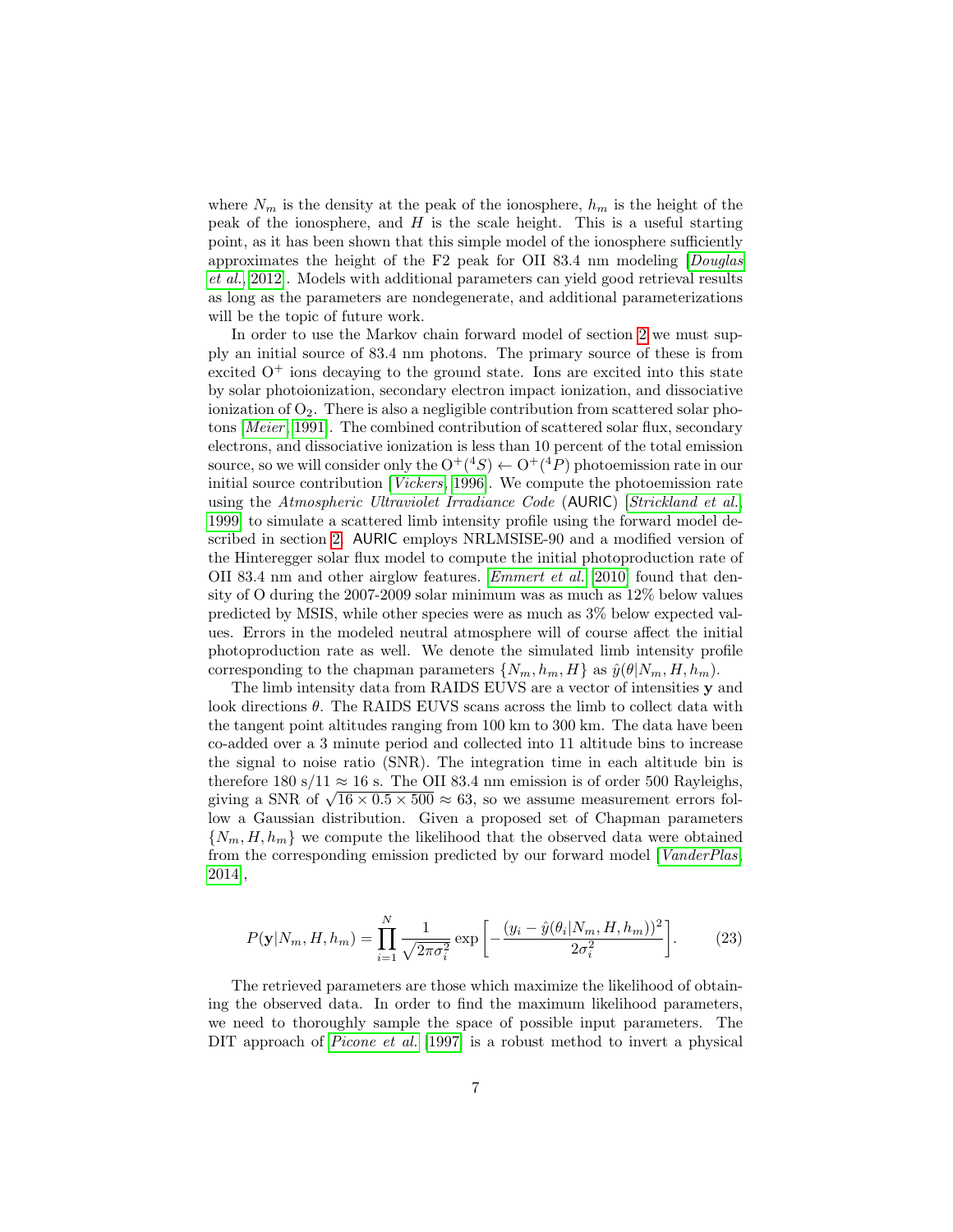system when uncertainties in model parameters and measurements are both approximately Gaussian. However, real observational uncertainties are not exactly Gaussian, particularly at high altitudes where the limb is not bright and photon counts are Poisson-distributed. Model parameters retrieved from Gaussian observations will not have Gaussian errors since the parameters are simply linear functions of observed limb intensity. In this case, DIT or the iterative methods used by [Vickers](#page-13-1) [\[1996\]](#page-13-1) may converge on a local minimum or fail to converge at all. Monte Carlo techniques randomly sample a parameter space in a way that is stable to anomalies and local minima [[Sambridge and Mosegaard](#page-12-6), [2002\]](#page-12-6).

Our model does propagate  $O^+$  density parameters non-linearly, so we chose to sample the Chapman parameter space using a Markov chain Monte Carlo (MCMC) technique. Since each radiative transfer calculation is computationally intensive, a short algorithm convergence time minimizing the number of forward model runs is important for future efforts to parameterize the ionosphere in real time via 83.4 nm observation. [Goodman and Weare](#page-12-7) [\[2010\]](#page-12-7) described an affine-invariant sampler which converges more rapidly than the more common Metropolis-Hastings MCMC method for skewed datasets where the likelihood is asymmetrical in parameter space which is used by the python package emcee [[Foreman-Mackey et al.](#page-12-8), [2013\]](#page-12-8). We used emcee to sample the Chapman parameter space for the retrieval of  $O^+$  density. While faster convergence could be expected with a prior based on solar conditions or ground-based measurements, we begin with the naïve case of a uniform prior of Chapman parameters in the region  $[20 < H < 60, 200 < h < 300, 7 < \log_{10} N < 11].$ 

# 4 Results

We have tested our retrieval algorithm by applying it to RAIDS EUVS OII 83.4 nm limb data. We compare the retrieval results to a coincident  $O^+$  density measurement from the Millstone Hill incoherent scatter radar (ISR). Although the ISR measures electron density rather than  $O^+$  density,  $O^+$  ions dominate the ionosphere between 200 km and 600 km, so there should be good agreement between the two. In addition, the ISR measurement is associated with a fixed location while the RAIDS EUVS limb is integrated over about 1500 km of orbit, covering about 10 degrees of latitude. The set of tangent points included in each of the two limb intensity profiles we use here is shown in Figure 1 of [Douglas et al.](#page-11-0) [\[2012\]](#page-11-0). It is important to note that observed 83.4 nm limb intensity originates from a point closer to the observer than the tangent point of the line of sight, so information retrieved from such a measurement is about that point rather than the tangent point itself. However the region with which the retrieval is best associated will depend on the retrieved parameters, so we will continue to associate retrievals with tangent point for convenience. The emcee configuration used for retrieval is shown in Table [2.](#page-16-0) The configuration thoroughly sampled the parameter space with 26,400 forward models (48 walks of 550 steps each). The total runtime was limited to 15 minutes due to system constraints. Figure [4](#page-16-1) shows 100 randomly drawn forward models after the burn-in time, showing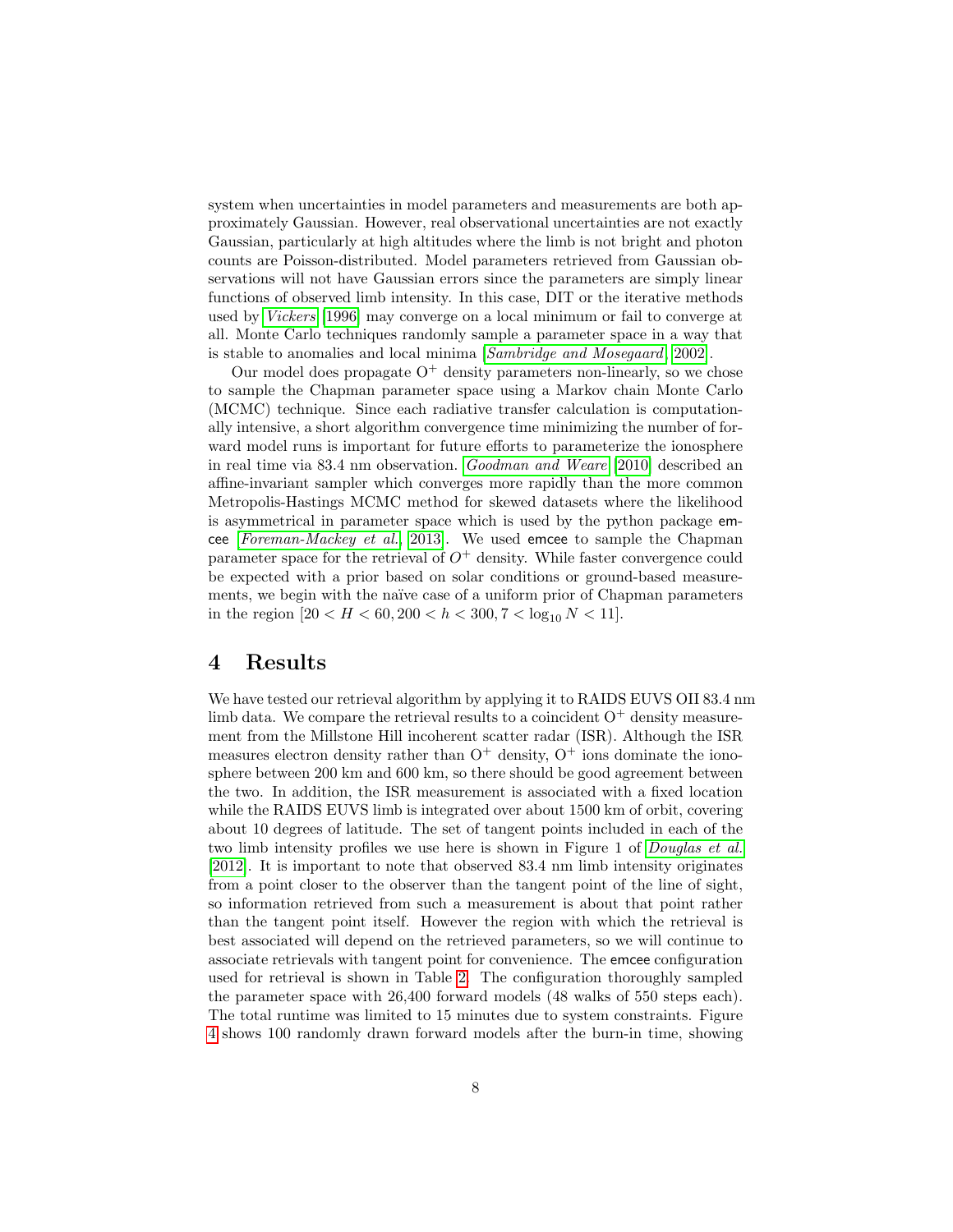each realization is a qualitatively plausible fit at the level of the forward models presented in [Douglas et al.](#page-11-0) [\[2012\]](#page-11-0). Figures [5](#page-17-0) and [6](#page-18-0) show the posterior probability distributions for the same two observations as forward modeled from the Millstone Hill radar. In these "corner" plots [[Foreman-Mackey et al.](#page-12-9), [2014\]](#page-12-9) each histogram represents the marginal distribution of a single retrieved Chapman parameter. Each two-dimensional plot represents the joint distribution of two Chapman parameters. Although the prior distribution is uniform for each parameter, the retrieved (posterior) distributions are informed by observed data and measure confidence that a particular Chapman ionosphere could produce the observed scattered limb emission. The ground-truth Millstone Hill ISR measurements of the corresponding Chapman $-\alpha$  parameters are shown as vertical lines in each histogram and intersecting lines in the density plots. Since there is a large uncertainty in the instrument calibration, the magnitude  $S_0$  has been adjusted by an altitude constant scale factor such that peak of the retrieved  $N_m$  matches the ground-truth measurement. (While similar and analogous to rescaling the final profile in the forward model comparison, adjusting  $S_0$  rather than the final profile is biased toward correction of the volume excitation rate than the instrument calibration). In the figures shown, the multiplicative scaling factor for the 15 January, 2010 observation is  $1.7\times$  and on  $1.25\times$  10 March, 2010. While manual rescaling prohibits the single dataset retrieval of all three Chapman parameters without an external calibration, it shows that  $N_m$  can be retrieved given  $h_m$  or an external calibration. Thus, this observation provides information constraining the ionosphere to a range of scale heights and peak altitudes.

While a degeneracy between peak height and peak density can clearly be observed (first column, middle row) there is a well localized region of high probability slightly offset from the radar parameter peak for the 15 January 2010 dataset, while the scale-height (bottom row) is poorly constrained but peaked near the true value. There are only a small number of close overflights of RAIDS coincident with ISR measurements, so it is not possible to definitively determine whether the distinct offset between retrieved values and ground based measurements is due to differences in the ionospheric volume space sampled by the ISR and RAIDS EUVS observations or deficiencies in the forward model. The more uniformly bright limb profile on 10 March 2010 provides less constraint on the probable scale height, implying the topside morphology (the decline in intensity at high altitudes visible on 15 Jan) drives the information content of the observation. An instrument which measures OII 83.4 nm emission at a wider range of tangent-point altitudes, either by observing from a higher altitude than the ISS [[McCoy et al.](#page-12-1), [1985\]](#page-12-1) or by slowly rotating (e.g. [Cotton et al.](#page-11-5) [\[2000\]](#page-11-5)) would better constrain the morphology and narrow the retrieved parameter probabilities. Thus, another means of breaking the degeneracy between Chapman parameters is required.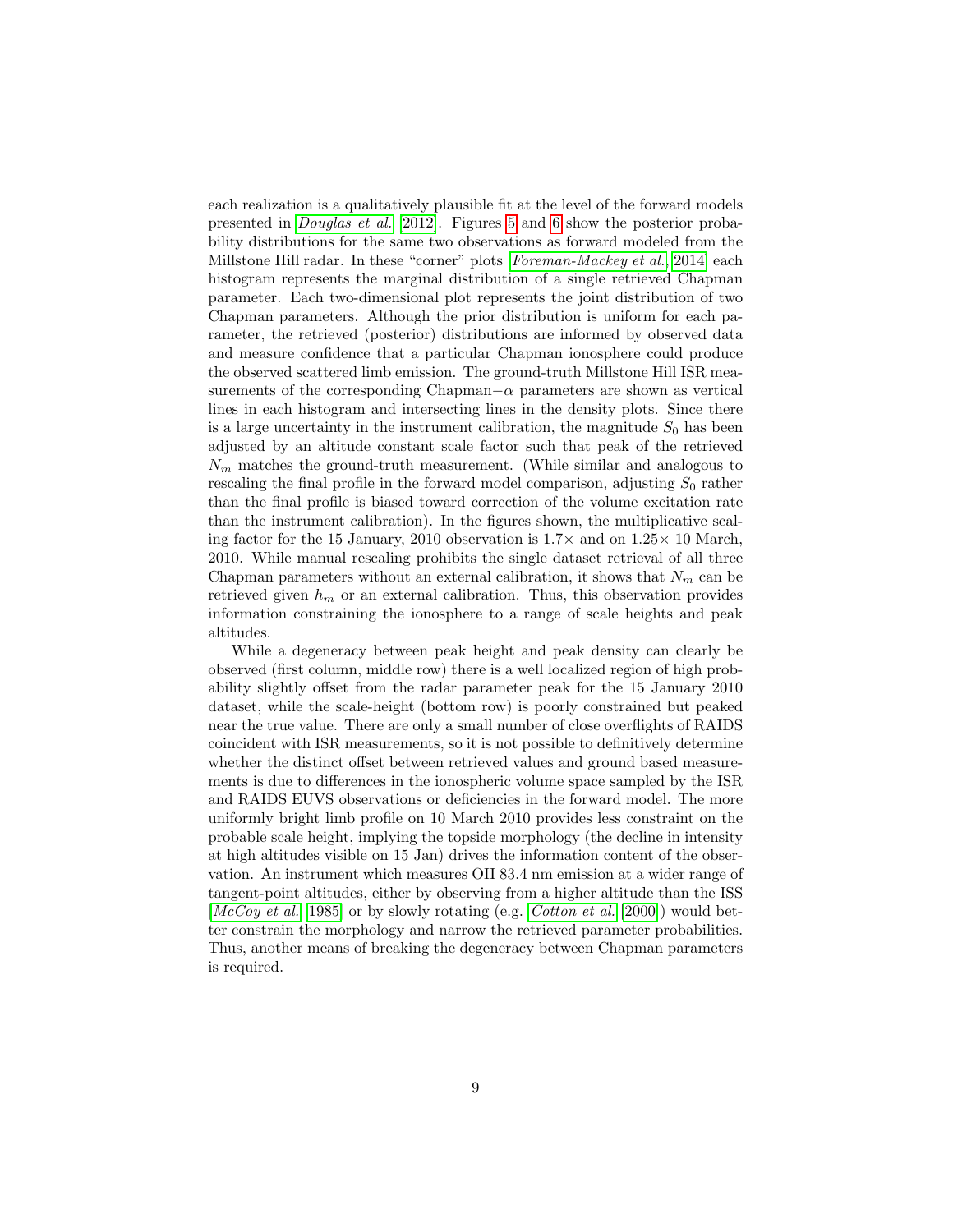#### 4.1 Other data sources

Previous studies of 83.4 nm emission have emphasized the "uniqueness" of the ionospheric density retrieved in the narrow sense of whether a single "best-fit" exists and closely approximates the expected ionosphere. The best-fit approach breaks down for noisy data such as the presented RAIDS EUV profiles. The results of the preceding MCMC retrieval analysis of RAIDS EUVS data show that additional information is required to constrain the retrieved ionosphere to the underlying physical parameters when observation uncertainty is too large. A Bayesian approach permits integrative analysis of the ionosphere, maximizing the leverage of even a poor measurement via straightforward inclusion of additional data. An auxiliary data source could improve the retrieval quality significantly given an appropriate prior distribution. For example, a measurement that fixes either  $N_m$  or  $h_m$  would break the degeneracy between those parameters and allow the other to be retrieved accurately as well. For example the peak density and peak height could be compared to results from the digisonde network of the Global Ionospheric Radio Observatory (GIRO). Total electron content from GPS are available as well and would break the  $N_m$ ,  $h_m$ degeneracy as well since they are proportional to the peak density but not the peak altitude.

#### 4.2 Future Observations

Retrievals informed by external data sources suffer from mismatches in calibration, thus there is also an incentive to increase the information recovered from a single EUV measurement. The absolute calibration of the RAIDS EUVS is of order twenty-percent [[Stephan et al.](#page-12-10), [2009,](#page-12-10) [Christensen et al.](#page-11-6), [1992a\]](#page-11-6) while MSIS neutral oxygen densities have uncertainties exceeding twenty-percent. This uncertainty, coupled with uncertainty in the solar irradiance explains the difficulty in determining the source function intensity. As presented previously, forward modeling of RAIDS data found a calibration error of up to 21% [[Douglas et al.](#page-11-0), [2012\]](#page-11-0).

The RAIDS EUVS is mounted on a nodding platform with a slit that has a  $2.4^{\circ}$  (horizontal) by  $0.1^{\circ}$  (vertical) field of view. This slit scans across the limb to sweep out a 16.5 ◦ field of regard. The soon-to-be-launched LITES employs a toroidal spectrograph and a  $10° \times 10°$  field of view to facilitate continuous spectral observation of multiple zenith angles [*[Cotton et al.](#page-11-7)*, [1994\]](#page-11-7). The larger field of view enables LITES to observe all altitudes simultaneously, with a variable exposure time. Furthermore, the LITES detector has a sensitivity of 15 counts per second per Rayleigh, 30 times higher than RAIDS EUVS [[Stephan](#page-13-0) [et al.](#page-13-0), [2014,](#page-13-0) [Christensen et al.](#page-11-8), [1992b\]](#page-11-8). Taking into account the different fields of view, the sensitivity along a particular look direction is 50% higher in LITES than RAIDS EUVS, which will put tighter constraints on retrieved parameters.

The co-adding of RAIDS EUVS measurements to generate profiles requires including measurements over a wide geographic range. Thus, alternatively, the increased LITES signal allows binning observations to SNR equal to that of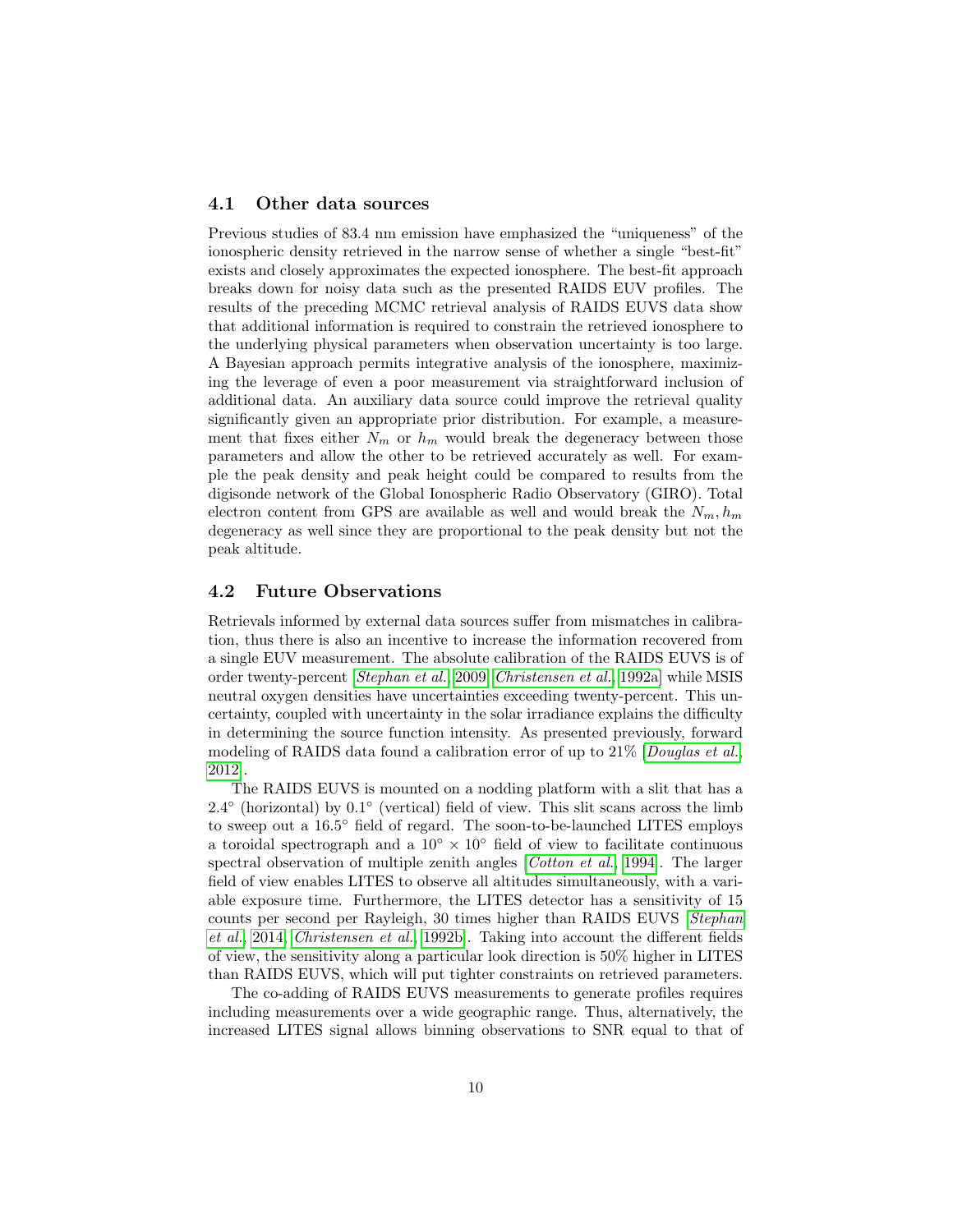RAIDS EUVS for increased spatial resolution. A LITES measurement of the same signal-to-noise as these RAIDS EUVS observation would cover a much shorter ground track and corresponding ionospheric volume, reducing the variability in measured emission rate due to small and medium scale structures such as traveling ionospheric disturbances and the equatorial ionization anomaly.

The increased precision will tightly constrain the morphology, suggesting value in attempting to retrieve alternate parameterizations of the  $O^+$  density, such as a linearly changing scale height Chapman layer model. There is still an uncertainty associated with the initial production of the 83.4 nm emission. The production source will be measured indirectly by observing the optically thin OII 61.7 nm feature [[Stephan et al.](#page-12-11), [2012\]](#page-12-11). OII 61.7 nm shares the same production mechanism as OII 83.4 nm, but it is not scattered at all. This feature is not as bright as OII 83.4 nm, and the assumption of Gaussian observation uncertainty may not hold. Making use of this measurement in the Bayesian retrieval method is possible, but will require a model describing the exact ratio of the two emission rates. Including an observation of OII 61.7 nm is expected to improve accuracy by eliminating the dependence on solar EUV flux and neutral density models, but further work is required to confirm and quantify this improvement.

# 5 Conclusion

We have developed a linearized solution to the radiative transfer problem. This solution is useful for retrieving  $O^+$  density profiles from OII 83.4 nm limb observations.

We have shown how to compute a matrix that transforms source emission profiles to multiply-scattered dayglow profiles in a plane-parallel atmosphere and ionosphere. This method does not require iteration of the solution, and is therefore very straightforward to apply. We have compared this method to the more commonly used Feautrier method, and have shown that it yields similar results.

We have also presented a Bayesian approach to retrieval of a Chapman layer  $O^+$  density profile from OII 83.4 nm limb observations.

## Acknowledgments

Computations for the Bayesian parameter retrieval were performed on the Boston University Scientific Computing Cluster, an interface to the Massachusetts Green Computing Facility. Initial OII 83.4 nm photoproduction rates were generated by AURIC, by Computational Physics Inc. Code for the Markov chain model results was based on code written by John S. Vickers, and can be found at https://github.com/georgegeddes/mcrt. This work is supported in part by Office of Naval Research Award #14639, NSF Grant No. AGS-1315354, and a summer fellowship from the Massachusetts Space Grant Consortium. RAIDS is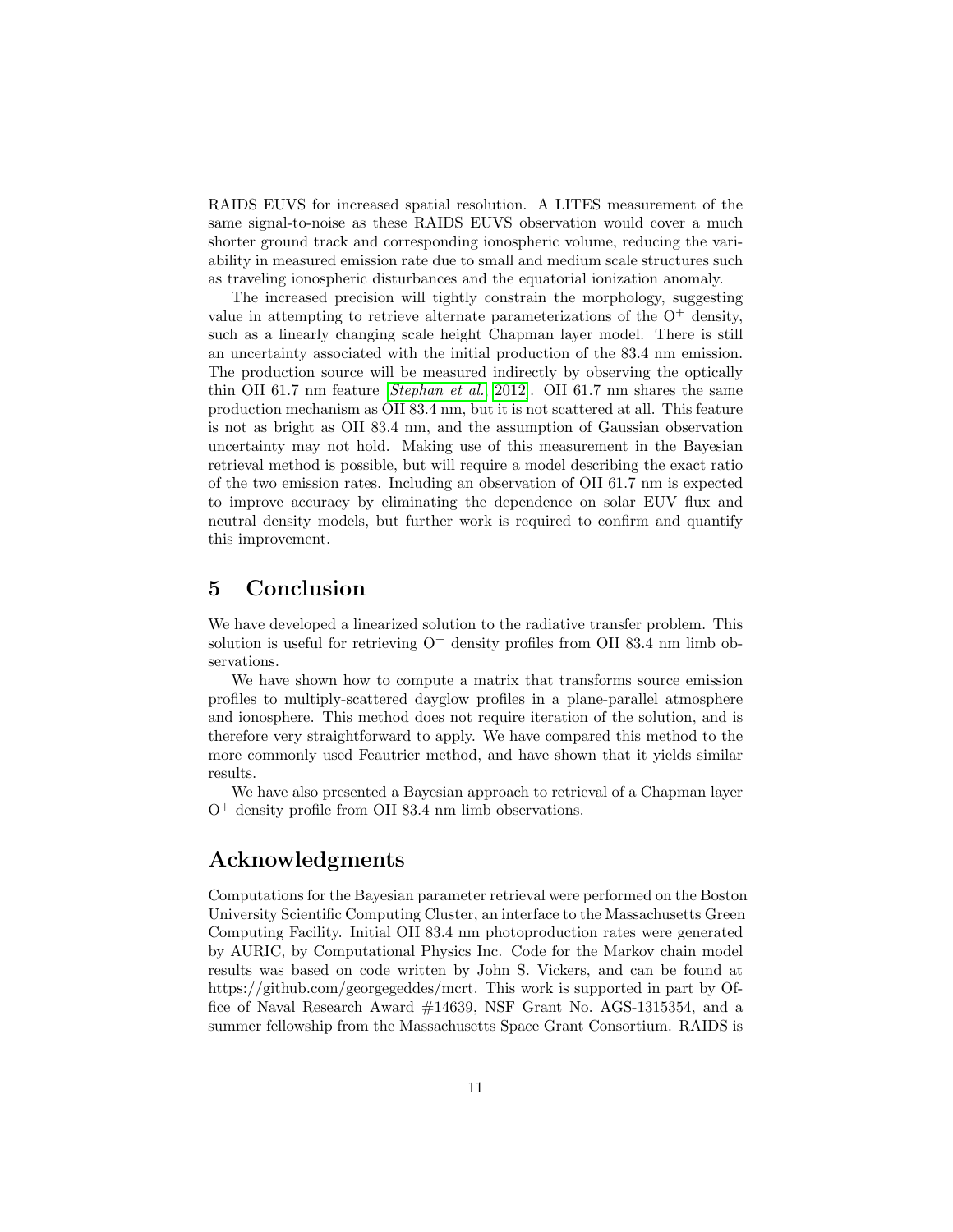integrated and flown as part of the HREP experiment under the direction of the Department of Defense Space Test Program. RAIDS was built jointly by the NRL and The Aerospace Corporation with additional support from the Office of Naval Research.

# References

- <span id="page-11-3"></span>Anderson, D. E., and C. W. Hord (1977), Multidimensional radiative transfer: Applications to planetary coronae, Planetary and Space Science, 25 (6), 563– 571.
- <span id="page-11-6"></span>Christensen, A. B., D. C. Kayser, J. B. Pranke, P. R. Straus, D. J. Gutierrez, S. Chakrabarti, R. P. McCoy, R. R. Meier, K. D. Wolfram, and J. M. Picone (1992a), Instrumentation on the RAIDS (Remote Atmospheric and Ionospheric Detection System) experiment. II - Extreme ultraviolet spectrometer, photometer, and near IR spectrometer, 1745.
- <span id="page-11-8"></span>Christensen, A. B., D. C. Kayser, J. B. Pranke, P. R. Straus, D. J. Gutierrez, S. Chakrabarti, R. P. McCoy, R. R. Meier, K. D. Wolfram, and J. Picone (1992b), Instrumentation on the raids experiment ii: extreme-ultraviolet spectrometer, photometer, and near-ir spectrometer, in San Diego'92, pp. 89–98, International Society for Optics and Photonics.
- <span id="page-11-7"></span>Cotton, D. M., T. Cook, and S. Chakrabarti (1994), Single-element imaging spectrograph, Appl. Opt., 33 (10), 1958–1962, doi:10.1364/AO.33.001958.
- <span id="page-11-5"></span>Cotton, D. M., A. Stephan, T. Cook, J. Vickers, V. Taylor, and S. Chakrabarti (2000), Tomographic Extreme-Ultraviolet Spectrographs: TESS, Appl. Opt., 39 (22), 3991–3999, doi:10.1364/AO.39.003991.
- <span id="page-11-0"></span>Douglas, E. S., A. W. Stephan, R. L. Bishop, S. A. Budzien, A. B. Christensen, J. H. Hecht, and S. Chakrabarti (2012), Ionospheric Observations with Raids, AN Extensive Comparison of  $O<sup>+</sup> 83.4$  NM Emission to Ground Based Observations, AGU Fall Meeting Abstracts.
- <span id="page-11-9"></span>Douglas, E. S., S. M. Smith, A. W. Stephan, L. Cashman, R. L. Bishop, S. A. Budzien, A. B. Christensen, J. H. Hecht, and S. Chakrabarti (2012), Evaluation of ionospheric densities using coincident OII 83.4 nm airglow and the Millstone Hill Radar, J. Geophys. Res., 117, 8 PP., doi:201210.1029/ 2012JA017574.
- <span id="page-11-4"></span>Emmert, J., J. Lean, and J. Picone (2010), Record-low thermospheric density during the 2008 solar minimum, *Geophysical Research Letters*, 37(12).
- <span id="page-11-2"></span>Esposito, L., and L. House (1978), Radiative transfer calculated from a markov chain formalism, The Astrophysical Journal, 219, 1058–1067.
- <span id="page-11-1"></span>Feautrier, P. (1964), A Procedure for computing the Mean Intensity and the Flux, SAO Special Report, 167, 80.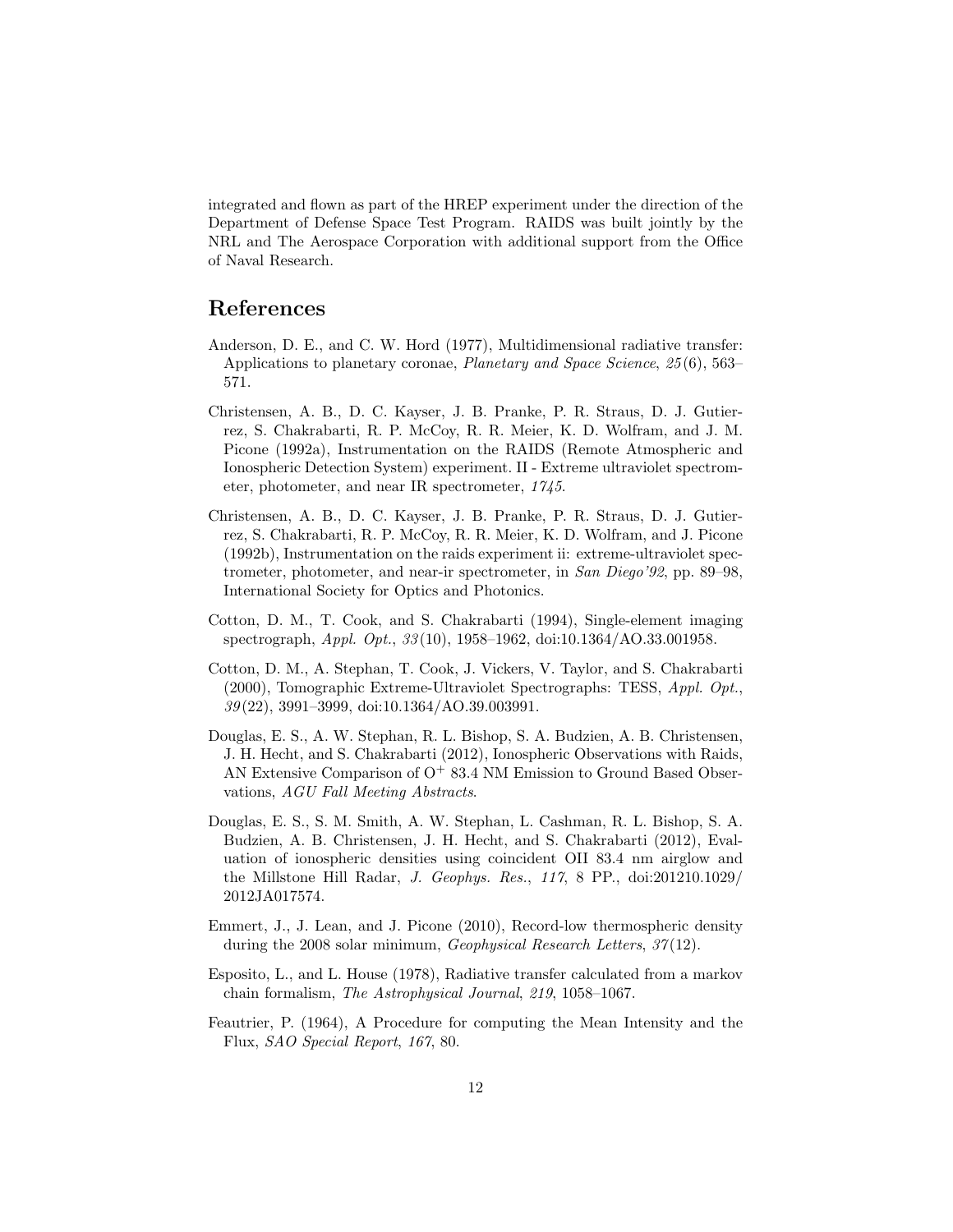- <span id="page-12-8"></span>Foreman-Mackey, D., D. W. Hogg, D. Lang, and J. Goodman (2013), emcee: The MCMC Hammer, pp., 125, 306–312, doi:10.1086/670067.
- <span id="page-12-9"></span>Foreman-Mackey, D., A. Price-Whelan, G. Ryan, Emily, M. Smith, K. Barbary, D. W. Hogg, and B. J. Brewer (2014), triangle.py v0.1.1.
- <span id="page-12-7"></span>Goodman, J., and J. Weare (2010), Ensemble samplers with affine invariance, Communications in Applied Mathematics and Computational Science,  $5(1)$ , 65–80, doi:10.2140/camcos.2010.5.65.
- <span id="page-12-0"></span>Kumar, S., S. Chakrabarti, F. Paresce, and S. Bowyer (1983), The O+ 834 dayglow: Satellite observations and interpretation with a radiation transfer model, Journal of Geophysical Research: Space Physics, 88 (A11), 9271–9279, doi:10.1029/JA088iA11p09271.
- <span id="page-12-1"></span>McCoy, R. P., D. E. A. Jr, and S. Chakrabarti (1985), F 2 Region Ion Densities from Analysis of O+ 834- Airglow: A Parametric Study and Comparisons with Satellite Data, *Journal of Geophysical Research*,  $90(A12)$ , PP. 12,257– 12,264, doi:198510.1029/JA090iA12p12257.
- <span id="page-12-5"></span>Meier, R. R. (1991), Ultraviolet spectroscopy and remote sensing of the upper atmosphere, Space Science Reviews, 58, 1–185.
- <span id="page-12-3"></span>Picone, J. M., R. R. Meier, O. A. Kelley, K. F. Dymond, R. J. Thomas, D. J. Melendez-Alvira, and R. P. McCoy (1997), Investigation of ionospheric O+ remote sensing using the 834- airglow, Journal of Geophysical Research, 102, 2441–2456, doi:10.1029/96JA03314.
- <span id="page-12-4"></span>Rider, K., T. Immel, E. Taylor, and W. Craig (2015), Icon: Where earth's weather meets space weather, in 2015 IEEE Aerospace Conference, pp. 1–10, IEEE.
- <span id="page-12-6"></span>Sambridge, M., and K. Mosegaard (2002), Monte carlo methods in geophysical inverse problems, Reviews of Geophysics,  $40(3)$ .
- <span id="page-12-2"></span>Stephan, A. W. (2016), Advances in remote sensing of the daytime ionosphere with euv airglow, Journal of Geophysical Research: Space Physics.
- <span id="page-12-10"></span>Stephan, A. W., S. A. Budzien, R. L. Bishop, P. R. Straus, A. B. Christensen, J. H. Hecht, and Z. Van Epps (2009), The Remote Atmospheric and Ionospheric Detection System on the ISS: sensor performance and space weather applications from the extreme to the near ultraviolet, pp. 74,380Y–74,380Y, doi:10.1117/12.825167.
- <span id="page-12-11"></span>Stephan, A. W., J. M. Picone, S. A. Budzien, R. L. Bishop, A. B. Christensen, and J. H. Hecht (2012), Measurement and application of the O II 61.7 nm dayglow, Journal of Geophysical Research: Space Physics,  $117(A1)$ ,  $n/a-n/a$ , doi:10.1029/2011JA016897.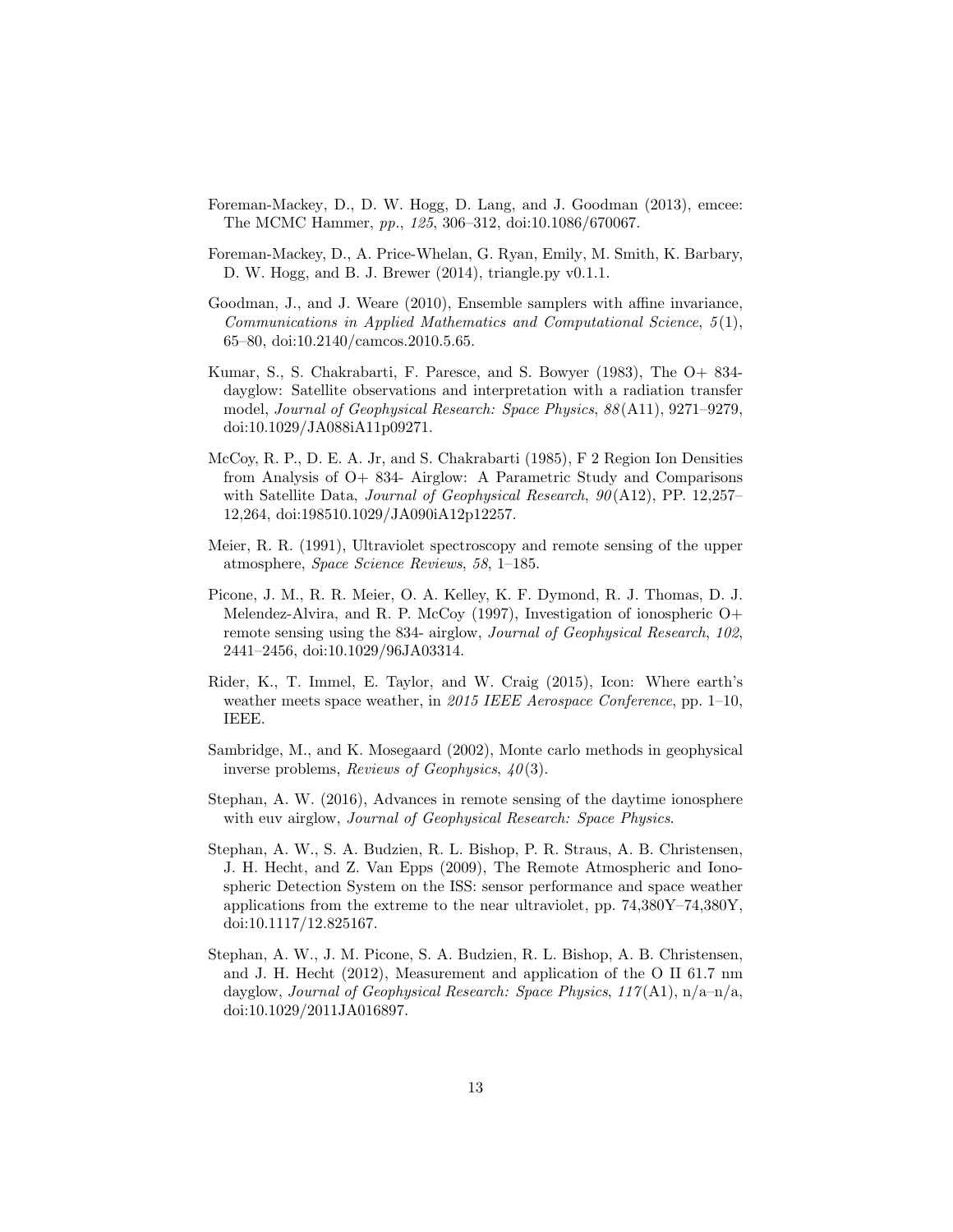

<span id="page-13-3"></span>Figure 1: A photon is emitted at a location r along the direction of the unit vector  $\hat{n}$  and at frequency  $\nu$ . After scattering at  $\mathbf{r}'$ , it carries on in some new direction  $\hat{n}'$  and frequency  $\nu'$ .

- <span id="page-13-0"></span>Stephan, A. W., S. A. Budzien, S. C. Finn, T. A. Cook, S. Chakrabarti, S. P. Powell, and M. L. Psiaki (2014), Ionospheric imaging using merged ultraviolet airglow and radio occultation data, in Imaging Spectrometry XIX, Proceedings of the SPIE, vol. 9222, p. 92220M, doi:10.1117/12.2061420.
- <span id="page-13-2"></span>Strickland, D., J. Bishop, J. Evans, T. Majeed, P. Shen, R. Cox, R. Link, and R. Huffman (1999), Atmospheric ultraviolet radiance integrated code (auric): Theory, software architecture, inputs, and selected results, Journal of Quantitative Spectroscopy and Radiative Transfer, 62 (6), 689–742.
- <span id="page-13-4"></span>VanderPlas, J. (2014), Frequentism and Bayesianism: A Python-driven Primer, arXiv:1411.5018 [astro-ph], arXiv: 1411.5018.
- <span id="page-13-1"></span>Vickers, J. S. (1996), An evaluation of EUV remote sensing of the ionosphere using the OII 834- $\AA$  emission, Ph.D. thesis, UC Berkeley.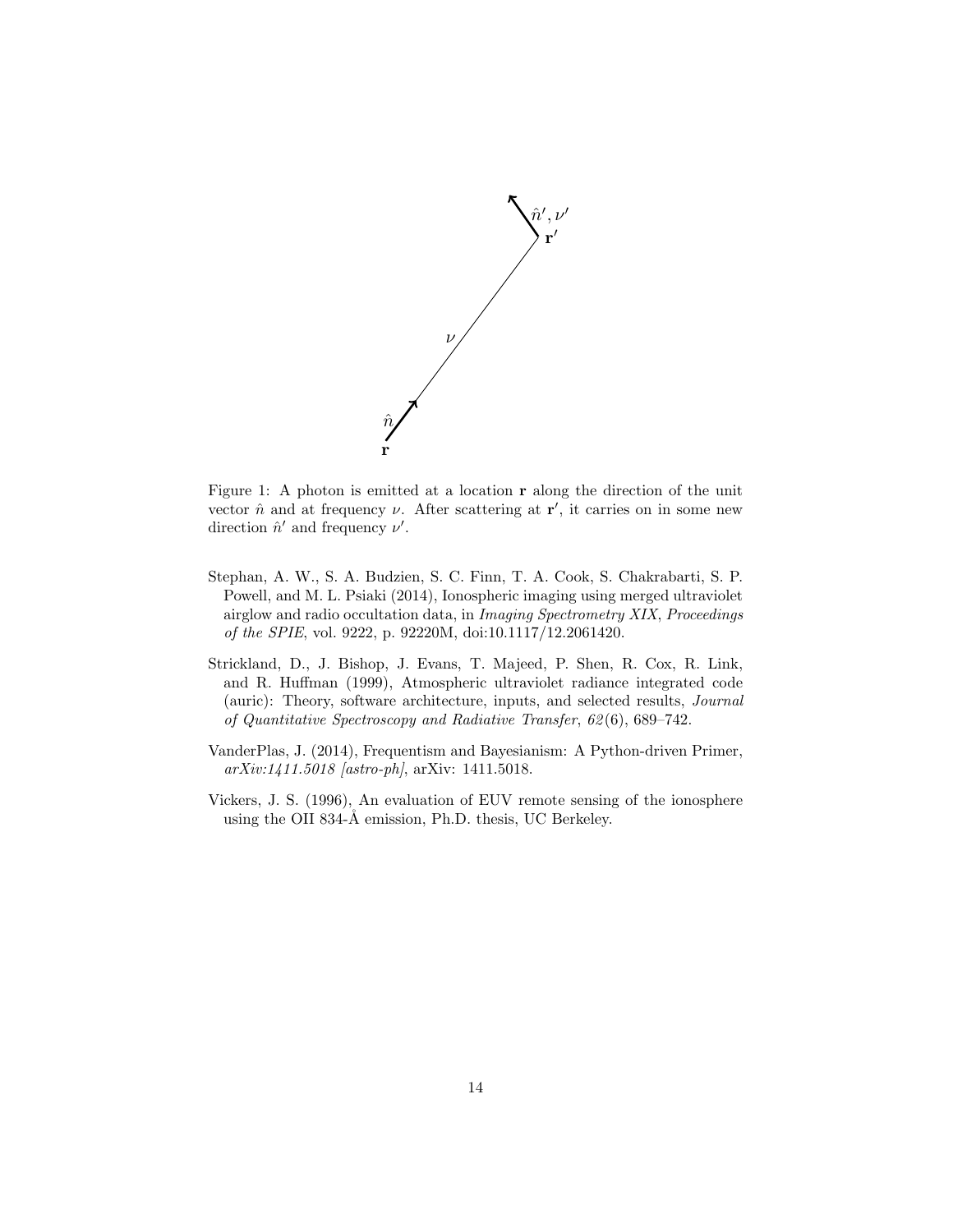

<span id="page-14-0"></span>Figure 2: A photon emitted in region I at optical depth  $\tau$  at an angle  $\mu$  to the zenith escapes region I, passes through region II and is scattered into a new trajectory at angle  $\mu'$  at optical depth  $\tau'$  in region III.

| Parameter            | Value      |
|----------------------|------------|
| Date                 | 2010-03-10 |
| UTC                  | 15:00:00   |
| Geographic Latitude  | 42         |
| Geographic Longitude | 288        |
| F <sub>107</sub>     | 79.3       |
| F107 Average         | 80.7       |
| ar                   | q          |

<span id="page-14-1"></span>Table 1: Input parameters for Figure [3.](#page-15-0)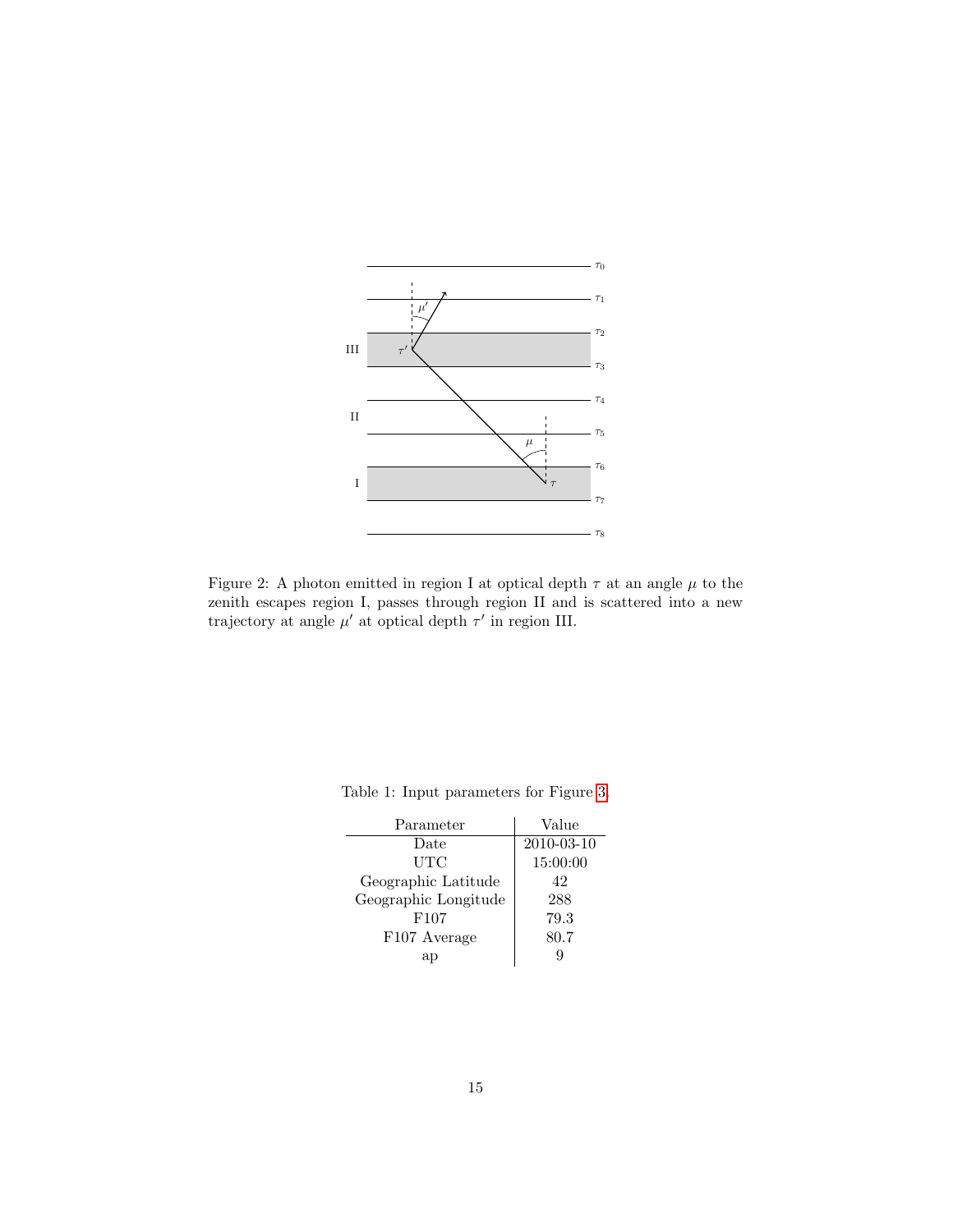

<span id="page-15-0"></span>Figure 3: The Markov chain model agrees with the iterative Feautrier method very closely below 600 km. There is a discrepancy at the peak where optical depth and albedo are both changing rapidly. Inputs to the model are an MSISE-00 atmosphere and an IRI90 ionosphere with space weather conditions shown in Table [1.](#page-14-1)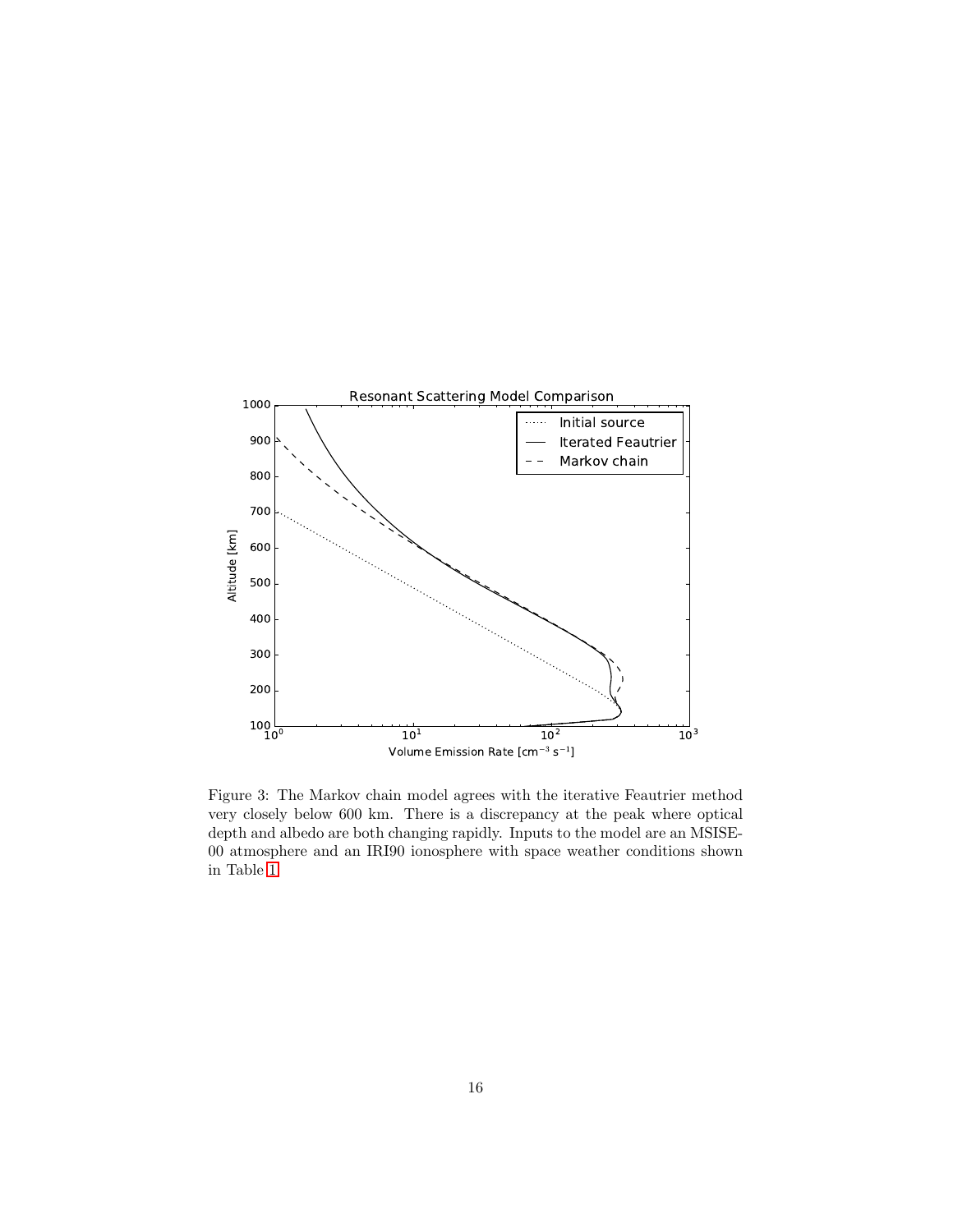

<span id="page-16-1"></span>Figure 4: Comparison of the March 10, 2010 limb profile with 100 randomly drawn forward models after burn-in of the MCMC sampler.

<span id="page-16-0"></span>Table 2: Inputs used for the Monte Carlo sampler emcee in the retrieval tests. The walker number and step length were tuned to keep the runtime below 15 minutes while still achieving good coverage of parameter space. Runtime is for a Intel(R) Xeon(R) CPU E5-2670 v2 at 2.50GHz with 10 cores and a maximum of 20 threads per core on the Massachusetts Green High Performance Computing Center.

| Parameter                         | Value                              |
|-----------------------------------|------------------------------------|
| Dimensions                        | 3                                  |
| Walkers                           | 48                                 |
| <b>Steps</b>                      | 550                                |
| $n_{burn}$                        | 50                                 |
| Typical Runtime [min.]            | 14.5                               |
| Threads                           | 30                                 |
| $H$ Initial Guess range [km]      | 20-60                              |
| $h_m$ Initial Guess range [km]    | 200-300                            |
| $N_m$ initial Guess range $[m^3]$ | $5 \times 10^7 - 5 \times 10^{11}$ |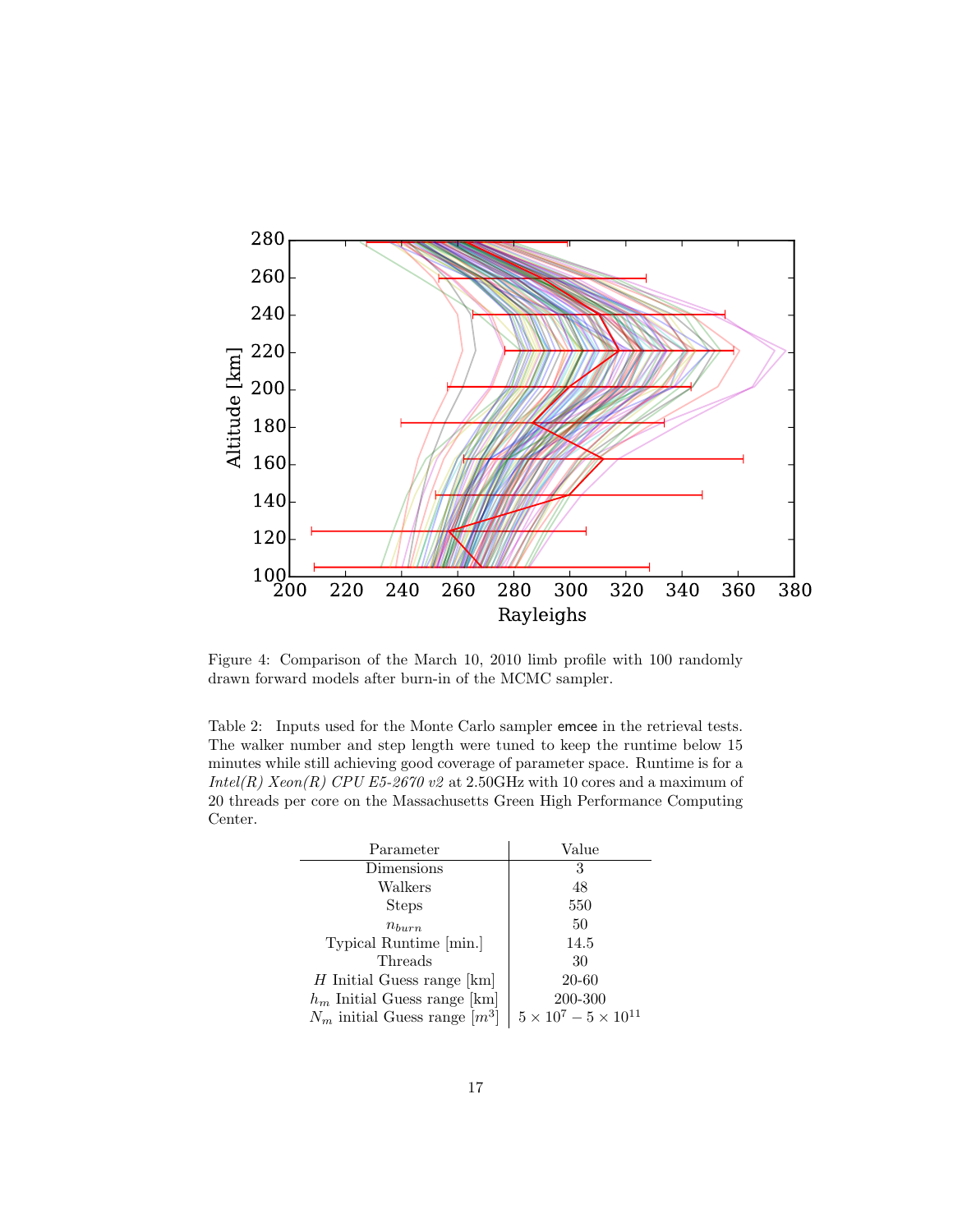

<span id="page-17-0"></span>Figure 5: Posterior probability distributions for a three-parameter Chapman- $\alpha$ ionosphere given the January 15, 2010 RAIDS EUVS profile illustrating the morphological information content of 83.4 nm emission profiles. Distributions were generated by emcee sampling of parameter space and forward modeling with the Markov chain model. Ground truth Millstone Hill ISR best-fit Chapman- $\alpha$ parameters are shown as vertical lines in each histogram. The source function was rescaled by a constant multiplicative calibration factor until the plasma density approximated the ground truth ISR best-fit value from [Douglas et al.](#page-11-9) [\[2012\]](#page-11-9). (A rescaling factor of  $1.7 \times S_0$  was used to generate this figure). The plasma density vs. peak height relation is well constrained and the peak of the scale-height probability agrees well with the ground based measurement, but the uncertainties are large and the individual parameters are not uniquely determined.